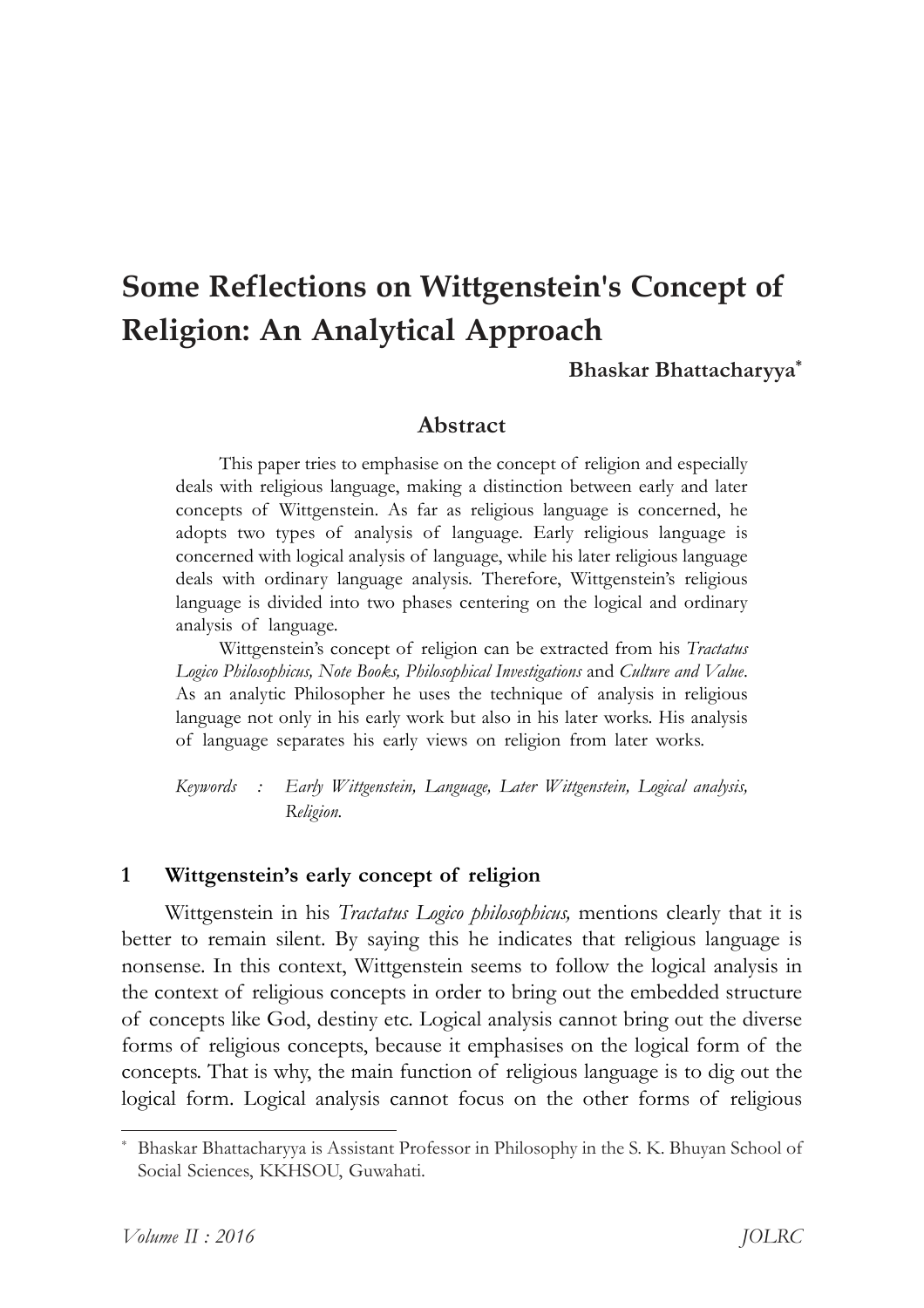language. Therefore, his early picture of religious language is best known as essentialism.

Logical positivists shared his view. They viewed that religious language like ëGod†existsí†is†paradoxical,†because†Godís†existence†cannot†be†proved†through verification principle. That is why, A.J. Ayer in his *Language Truth and logic* shows that religious language is meaningless. He holds that a religious man thinks that the word 'God' is a transcendent term, so it cannot be defined through experience or verification principle.

But there are some theologians who protested against the verification principle. One of the defenders is Alvin Plantinga. Anthony Kenny asserts that towards the end of the twentieth century Alvin Plantinga reinstated the ontological argument. He begins the argument by defining the property of maximal excellence that includes omnipotence, omniscience and moral perfection. If God exists, obviously God has maximal excellence in the actual world. But maximal excellence is not sufficient for God head. We need to consider worlds other than this one. Kenny explains Plantinga's view that maximal greatness therefore is maximal excellence that is equivalent to divinity or God head. Anything that possesses maximal greatness must exist in every possible world, because in a world in which it does not exist it does not possess any properties. If it is possible for maximal greatness to be instantiated, then it is instantiated in every world. If so, then it is instantiated in our world, the actual world; that is to say, God head is instantiated and God exists (Kenny,  $2007$ )

Wittgenstein remarks that "there are, indeed things that cannot be put into words. They make themselves manifest they are what is mystical" (Wittgenstein, 1961, 6.522). He, through this saying, asserts that the mystical element cannot be expressed. It is indeed inexpressible or beyond expression. Therefore, religious language as far as the mystical element is concerned, is meaningless or nonsensical in the sense that it cannot express anything about the mystical. He therefore, in *Tractatus*, points out that the world is totality of facts. Language or propositions which are used to express things is either true or false. Here, language is bounded by experience. We cannot go beyond experience. Language points out the reality which we want to know. But Wittgenstein through religious language points out the fact that there are some things or reality, which we cannot speak, is mystical. Through 'mystical' he wants to carefully point out the concept like value. The concept of value is not found in the world. It remains outside the world. That is why it is found that "In the world everything is as it is, and everything happens as it does happen; in it no value exists and if it exists it would have no value" (Wittgenstein, 1961, 6.141). Therefore, he shows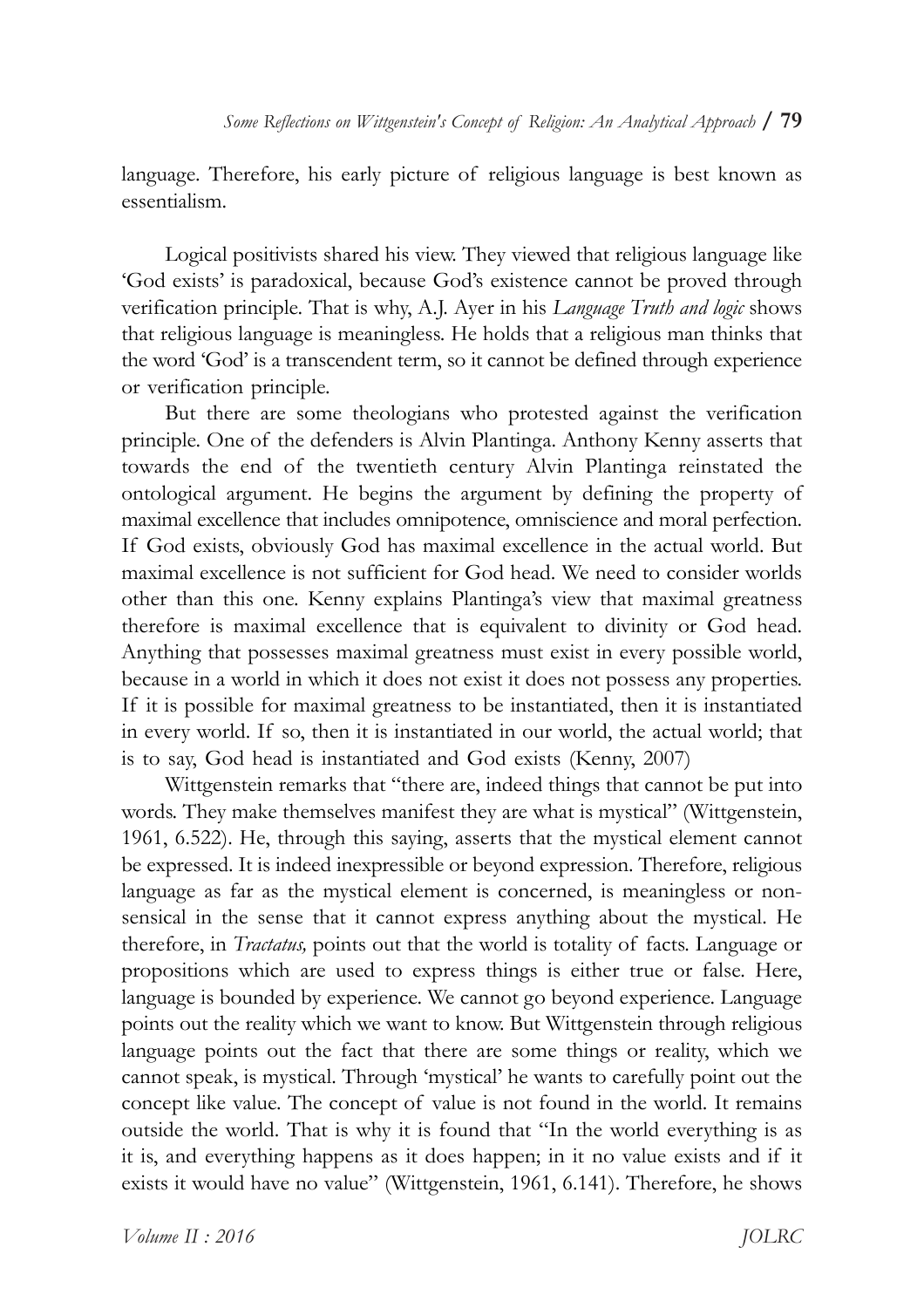that human values reside in transcendental realm. That is why he mentions that ìFeeling† the† world† as† a† limited† whole,† which† has† led† him† to† the† mysticalî (Wittgenstein, 1961, 6.45). This indicates that mystical attitudes towards human values are nonsensical in the sense that they go beyond experience. They lie in the transcendental realm. Similarly, religious language also lies in the transcendental realm which is nonsensical or meaningless from empirical standpoint. "A religious person for Wittgenstein looks at the world from outside, unlike a scientist who looks at it world from inside. A religious person wonders that the hens lay eggs and water boils at 100 degree centigrade. A scientist simply describes these facts without any element of wonder. Both religion and art, in their own ways, according to Wittgenstein, awaken us to wonder, but science is a way of killing this awakening. It sends us to 'to sleep again'' (Chandra, 2002, 138).

# 2 Wittgenstein's Later Concept of Religion

Wittgenstein in his later work *Philosophical Investigations*, lays emphasis on the grammar of religious language. He holds that theology is considered as grammar (Wittgenstein, 1953). Wittgenstein in this context seems to differ from early views. In *Tractatus*, he brought the meaning of human life through the awareness of religious language. This type of language is considered as logical in the sense that the field of enquiry is transcendental. On the other hand, the grammatical investigation followed by Wittgenstein in early and later work is different. The early work deals with the surface grammar, which consists of logical analysis in religious language. Wittgenstein attempts to point out the religious concepts like God, destiny etc. through logical analysis of language. But later Wittgenstein deviates from this view and holds that logical analysis in case of religious language is confined in its nature and cannot point out the concept of religious language game or diverse forms of religious language.

Logical analysis has been replaced by ordinary analysis in later concepts of Wittgenstein in the context of religious language. The later concepts of Wittgenstein holds that the function of religious language is not confined. Rather it has different functions. That is why the different functions of language are known as language game of religion. The concept of language game in religion rejects the early view of Wittgensten which revolve around the circle of logical analysis in religion. That is why, he says that "essence is expressed by grammar" (Wittgenstein, 1977, 53). This indicates that Wittgenstein refutes the mystical concept of religion which he followed through logical analysis. In contrast to this he involves the later technique which holds that essence can be described through ordinary analysis in order to bring out diverse forms of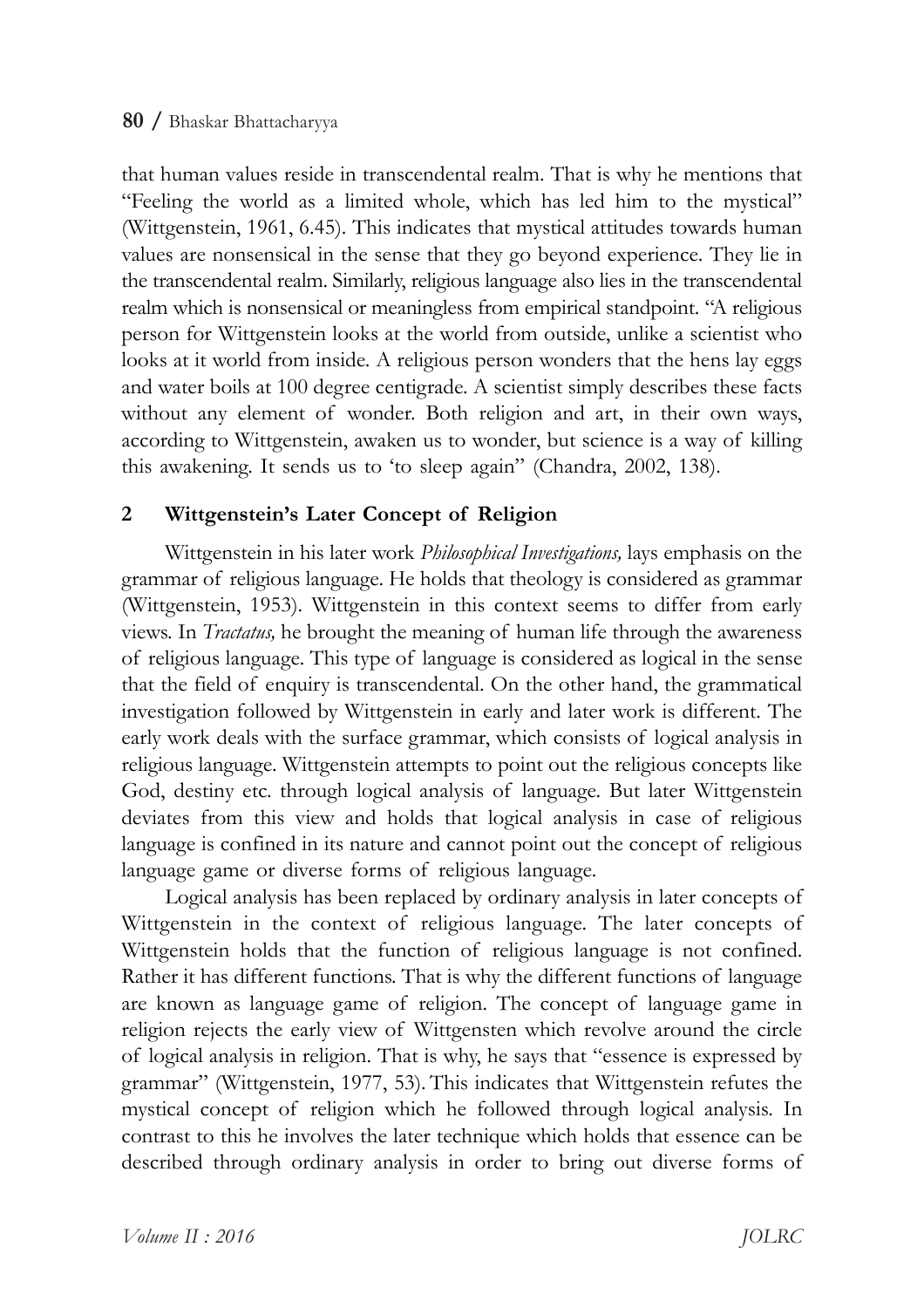religious concepts.

Wittgenstein's concept of language game of religion brings out possibility of expressing the concept of God from different perspectives or angles. That is why, Wittgenstein's later concept of religion removes the barrier of impossibility of expressing or speaking about religious concepts. As for instance, we can think of the concept of God. Theologians try to prove the existence of God. through different theories like the ontological argument, cosmological argument and teleological argument etc. These different theories try to define the concept of God from different angles or perspectives. Again in comparative religion too, we come across different religions which also discuss the concept of God in their own way without interrupting the views as forwarded by different religions. It is true that we do not have an absolute or an ultimate view regarding the concept of God. Wittgenstein through his later concept of religion unfolds this view. So, it is undoubtedly a holistic concept of religion which unravel the different doors of exposing religious concepts like God, destiny etc. Wittgenstein asserts, "Do not be afraid of talking nonsense. You must keep an eye on your non-sense" (Wittgenstein, 1977, 80).

Wittgenstein puts the remark that, "The way we use the word 'God' does not show whom you mean-but, rather, what you mean" (Wittgenstein, 1977, 82). This concept again, shows that later Wittgenstein does not hold the view that meaning of religious language cannot be derived by pointing to an object. Rather the meaning of religious language can be drawn through the use of these concepts. So, he clarifies that the meanings of religious concepts like God, destiny etc. do not depend on reference. Rather he holds that the meaning of religious concepts comes to light through use. He therefore, remarks that 'God's essence is supposed to guarantee his existence-what this really means is that what is here at issue is not the existence of something" (Wittgenstein, 1977, 53). Because there can be no description of 'what it would be like if there were such a thing as God" (Chandra, 2002, 140). It clears that the meaning of the concept of God does not depend upon its very existence, rather, is based on its diverse use of the concept of God. In this context he beautifully mentions that we must bring words back from their metaphysical to their everyday use in order to bring out the holistic picture that ordinary analysis of religious concepts is meaningful to reject the early picture of religious language which denotes the essential nature of God's existence. The concept of use only in later philosophy makes religious concepts meaningful. Suresh Chandra also writes in this context that, "The Tractarian picture has been replaced by a new picture. From the transcendental heights we have been brought to the every day use of words. But this is not something unusual. This is not only a shift restricted to his views on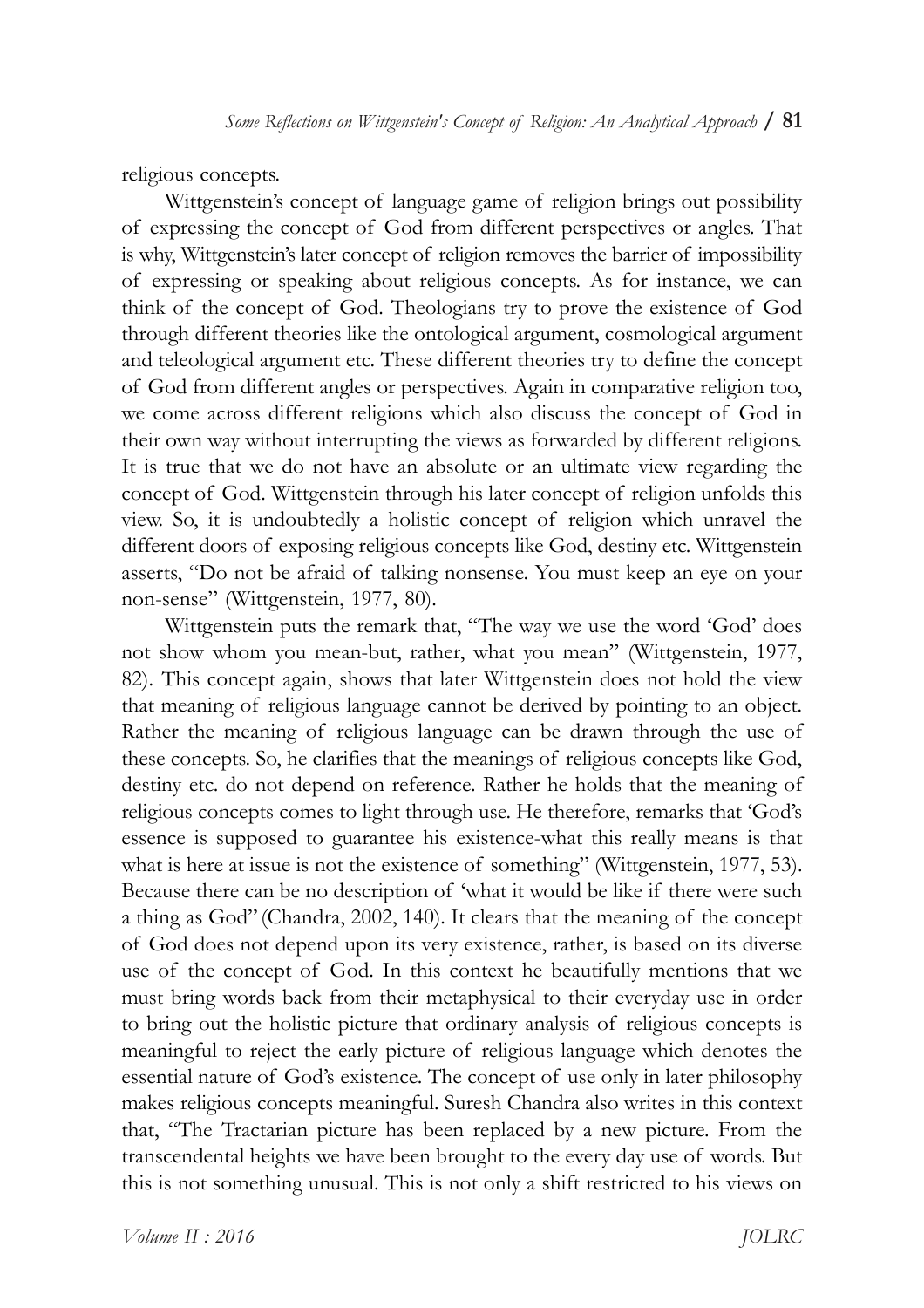## **82†/**†Bhaskar†Bhattacharyya

religion. Later Wittgenstein has started looking at the world through the grammar of theology. The nature of objects (if there be any) is decided, not by reality outside, but by the grammar of language". Therefore, Wittgenstein's use theory of meaning is a dominant concept in later philosophy which not only occupies an important place in his philosophy of language but also in his concept of religion.

Wittgenstein shows that philosophical problems arise when language goes on holiday. Similarly, in religion too, problems come to light when religious concepts like God, destiny etc. are not used from the backdrop of practical standpoint. As for instance, if  $X$  asks  $Y$ , what is God? To answer the question will be difficult. But when the same  $X$  modifies the question and asks to  $Y$ , what is the importance of God? Then the answer will be easy, because the question can be answered from practical standpoint or everyday use that God has infinite qualities like omnipotence, omniscience and omnipresence, He is benevolent, saviour and so on and so forth. Therefore, Wittgenstein brings out the fact that language has no specific function i.e., to focus on the internal structure of the word. Rather religious language has diverse function of language that is known as religious language game. Language game can bring out the original or actual picture of language, so, it is clear that Wittgenstein in his later phase does not concentrate on the inner or intrinsic structure of things which cannot disclose the diverse picture of religious language. Wittgenstein in this context seems to follow the strategy of ordinary language analysis in language game of religion to 'fly away from the fly bottle'.

## **3 Conclusion**

It is perspicuous that later Wittgenstein modifies the early concept of religious language. But it is not the case that there is no continuity between early and later religious language. Early Wittgenstein paves the way to the later Wittgenstein to discuss the concept of religion in a more meaningful way so that ordinary people can understand the religious concepts or language game of religion through ordinary language analysis. Wittgenstein through the concept of religious language game directly or indirectly points to the most important issue that is the inculcation of the concept of secularism. That is why he in his *Notebooks*†significantly†mentions†*to†believe†in†God†means†to†see†that†life†has†a†meaning.* By this saying, he does not point out his sense of belongingness in any existing religions. Rather he indicates his seriousness to religion. Therefore, his concept of God glimpses the most searching and needful issue, that is the concept of secularism embedded in his philosophy of religion. To be brief, the concept of secularism can root out or uproot the serious problems like religious intolerance,